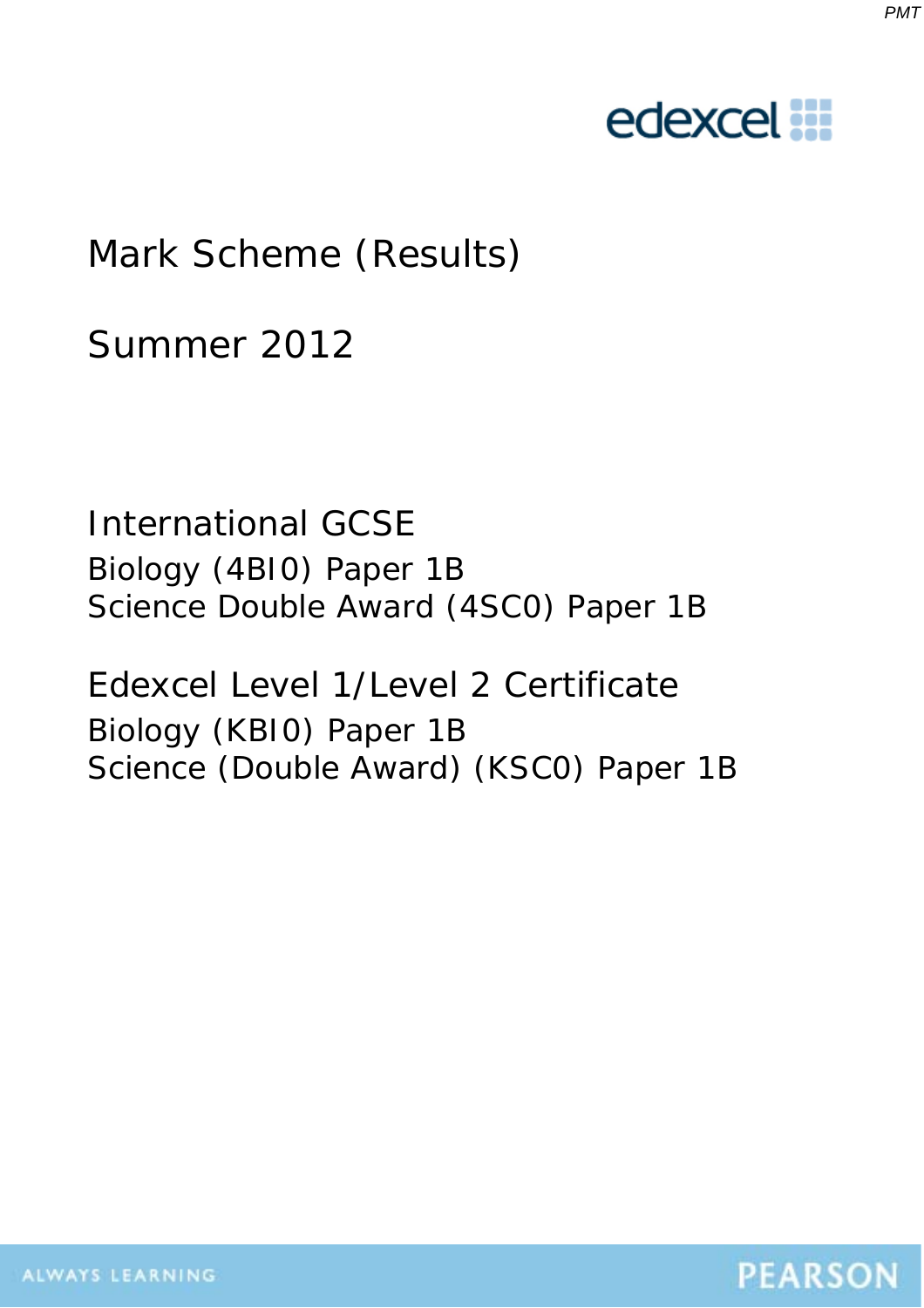*PMT*

#### **Edexcel and BTEC Qualifications**

Edexcel and BTEC qualifications come from Pearson, the world's leading learning company. We provide a wide range of qualifications including academic, vocational, occupational and specific programmes for employers. For further information, please visit our website at www.edexcel.com.

Our website subject pages hold useful resources, support material and live feeds from our subject advisors giving you access to a portal of information. If you have any subject specific questions about this specification that require the help of a subject specialist, you may find our Ask The Expert email service helpful.

www.edexcel.com/contactus

### **Pearson: helping people progress, everywhere**

Our aim is to help everyone progress in their lives through education. We believe in every kind of learning, for all kinds of people, wherever they are in the world. We've been involved in education for over 150 years, and by working across 70 countries, in 100 languages, we have built an international reputation for our commitment to high standards and raising achievement through innovation in education. Find out more about how we can help you and your students at: www.pearson.com/uk

Summer 2012 Publications Code UG031792 All the material in this publication is copyright © Pearson Education Ltd 2012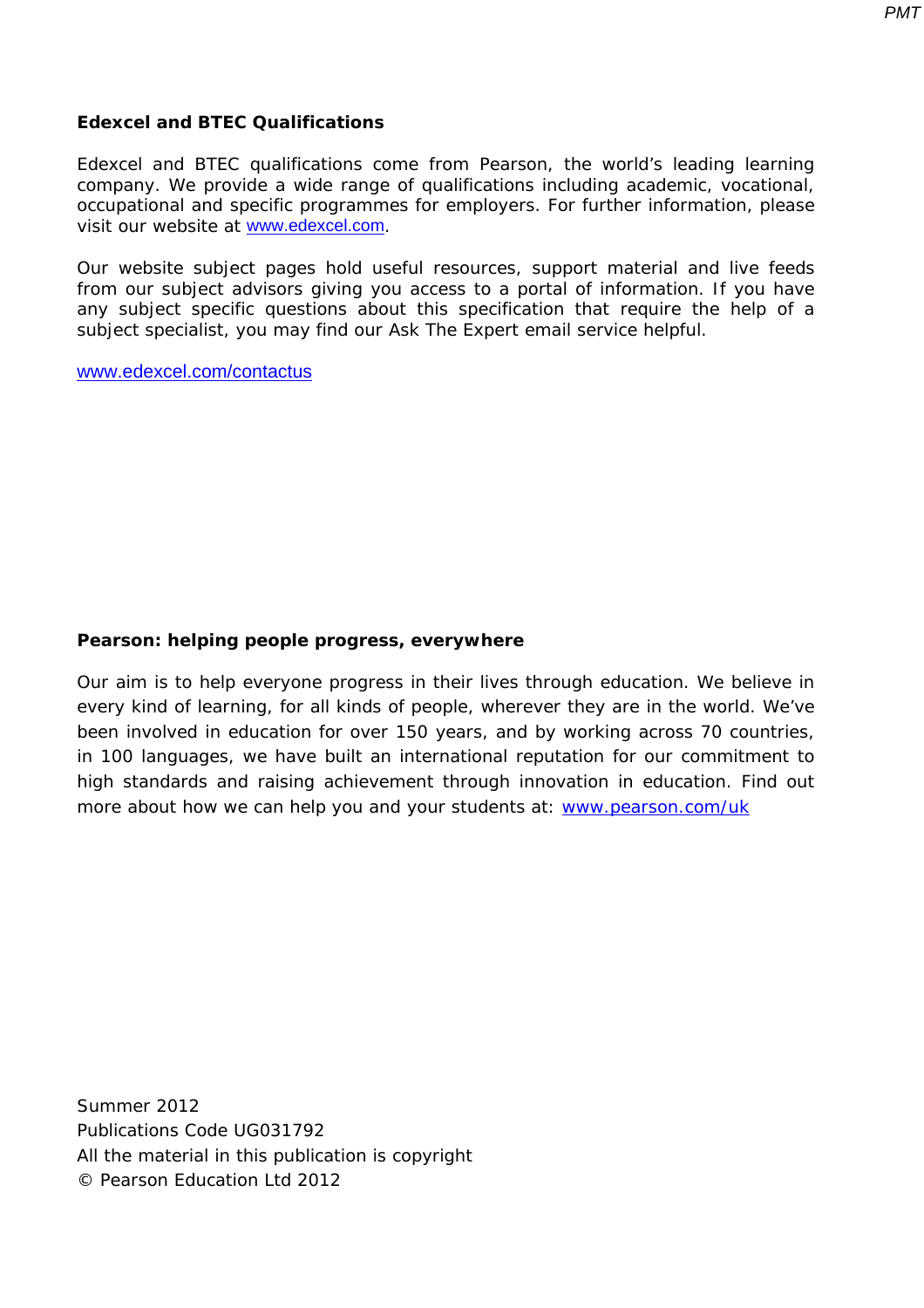| <b>Question</b><br>number | <b>Answer</b>                                                            |           |                | <b>Notes</b>                                                                                                    | <b>Marks</b> |
|---------------------------|--------------------------------------------------------------------------|-----------|----------------|-----------------------------------------------------------------------------------------------------------------|--------------|
| 1<br>(a)                  | Feature                                                                  | Plants    | Animals        | 4 marks all<br>correct                                                                                          | 4            |
|                           | can move<br>from place to<br>place                                       | (X)       | $(\sqrt{2})$   | 3 marks for 6 or<br>7<br>2 marks for 4 or                                                                       |              |
|                           | can carry out<br>photosynthesis                                          | $\sqrt{}$ | X              | 5<br>1 marks for 2 or<br>3                                                                                      |              |
|                           | are<br>multicellular                                                     | $\sqrt{}$ | $\sqrt{\cdot}$ | 0 marks for 0 or                                                                                                |              |
|                           | have cells with<br>cell walls                                            | $\sqrt{}$ | $X_{i}$        | blank squares $=$<br>wrong                                                                                      |              |
|                           | store<br>carbohydrate<br>as glycogen                                     | X         | $\sqrt{\cdot}$ | tick cross<br>$combined =$<br>wrong                                                                             |              |
| (b)                       | fungi;<br>bacteria / prokaryotes;<br>protoctists / protozoa;<br>viruses; |           |                | allow singular or<br>plural<br>ignore parasites<br>microorganisms /<br>specific names<br>eg cholera /<br>amoeba | Max 2        |

#### **INTERNATIONAL GCSE BIOLOGY PAPER 1B – SUMMER 2012**

**Total 6 marks**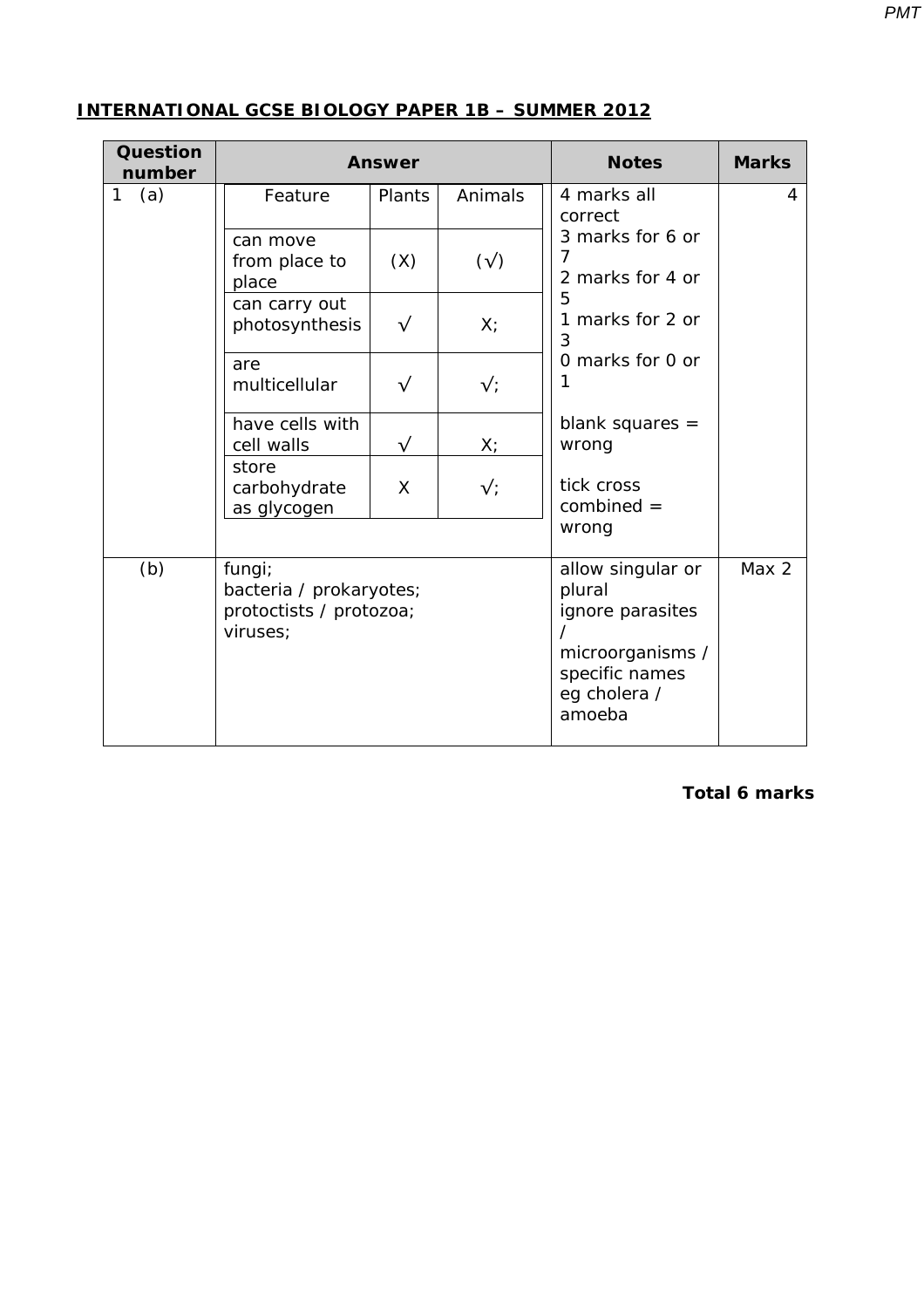| <b>Question</b><br>number |       | <b>Answer</b>              |                                                                                                 |                                          | <b>Notes</b>                                                                                                                                                          | <b>Marks</b>   |
|---------------------------|-------|----------------------------|-------------------------------------------------------------------------------------------------|------------------------------------------|-----------------------------------------------------------------------------------------------------------------------------------------------------------------------|----------------|
| 2<br>(a)                  |       | Name of<br>blood<br>vessel | Diameter of<br>the lumen<br>in mm                                                               | <b>Thickness</b><br>of the wall<br>in mm | 2 for all 3<br>correct<br>1 for 1 or 2<br>correct                                                                                                                     | 2              |
|                           |       | vena cava;                 | 30.0                                                                                            | 1.5                                      |                                                                                                                                                                       |                |
|                           |       | capillary;                 | 0.006                                                                                           | 0.001                                    |                                                                                                                                                                       |                |
|                           |       | aorta;                     | 25.0                                                                                            | 2.0                                      |                                                                                                                                                                       |                |
| (b)                       | (i)   | aorta;                     |                                                                                                 |                                          |                                                                                                                                                                       | $\mathbf{1}$   |
|                           | (i)   | vena cava;                 |                                                                                                 |                                          |                                                                                                                                                                       | $\mathbf{1}$   |
|                           | (iii) | capillary;<br>flow $/$ eq; | one cell thick / thin (wall/membrane) / short<br>diffusion distance / low pressure / slow blood |                                          | ignore<br>0.001mm thick<br>/ small / ref to<br>surface area to<br>volume<br>reject ref to<br>thin cell wall<br>wrong named<br>blood vessel $=$<br>0 for whole<br>item | $\overline{2}$ |

**Total 6 marks**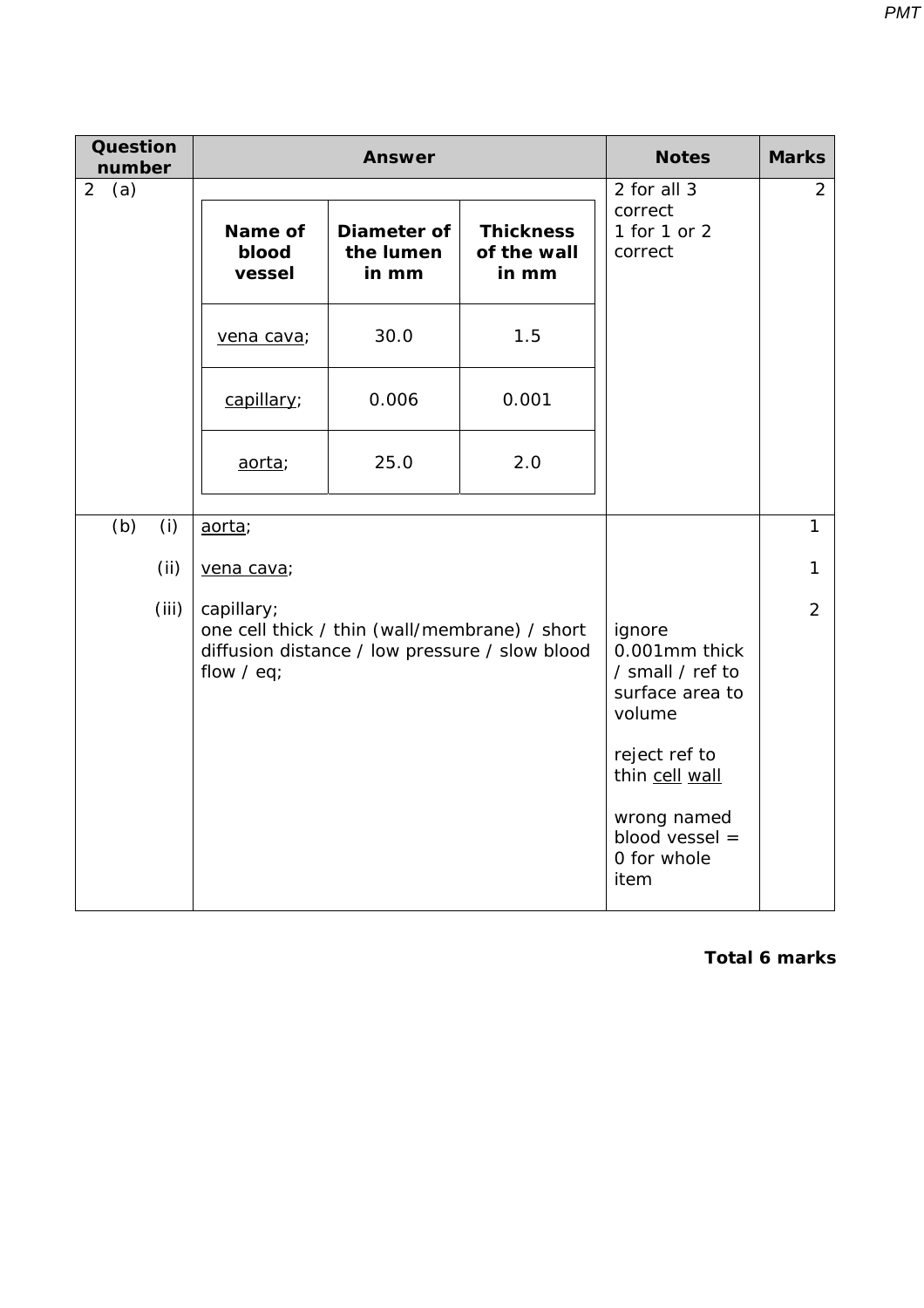| <b>Question</b><br>number   | <b>Answer</b>                                                                                                                                                                                                                      | <b>Notes</b>                                                                                                                                     | <b>Marks</b>   |
|-----------------------------|------------------------------------------------------------------------------------------------------------------------------------------------------------------------------------------------------------------------------------|--------------------------------------------------------------------------------------------------------------------------------------------------|----------------|
| 3<br>(a)                    | keep out oxygen;<br>anaerobic / prevent aerobic idea / eq;                                                                                                                                                                         | respiration<br>alone gets no<br>credit                                                                                                           | $\overline{2}$ |
| (b)<br>(i)<br>(ii)<br>(iii) | rate of<br>carbon dioxide<br>production<br>in bubbles<br>per minute<br>temperature<br>in $^{\circ}$ C<br>starts low and rises;<br>peak / level / rise less steep;<br>down;<br>carbon dioxide / $CO2$ (production);<br>temperature; | inverted $= 0$                                                                                                                                   | 3<br>1<br>1    |
| (c)                         | volume of glucose;<br>concentration / mass of glucose;<br>mass / volume / number / of yeast;<br>species / type of yeast;<br>pH of solution;                                                                                        | allow amount /<br>quantity<br>ignore volume<br>of water in<br>bath<br>ignore room<br>temperature<br>ignore ref to<br>oxygen<br>ignore ref to oil | $\overline{2}$ |
| (d)                         | repeat / eq;                                                                                                                                                                                                                       |                                                                                                                                                  |                |
| (e)                         | volume of gas / measuring cylinder /<br>syringe / eq;                                                                                                                                                                              |                                                                                                                                                  | 1              |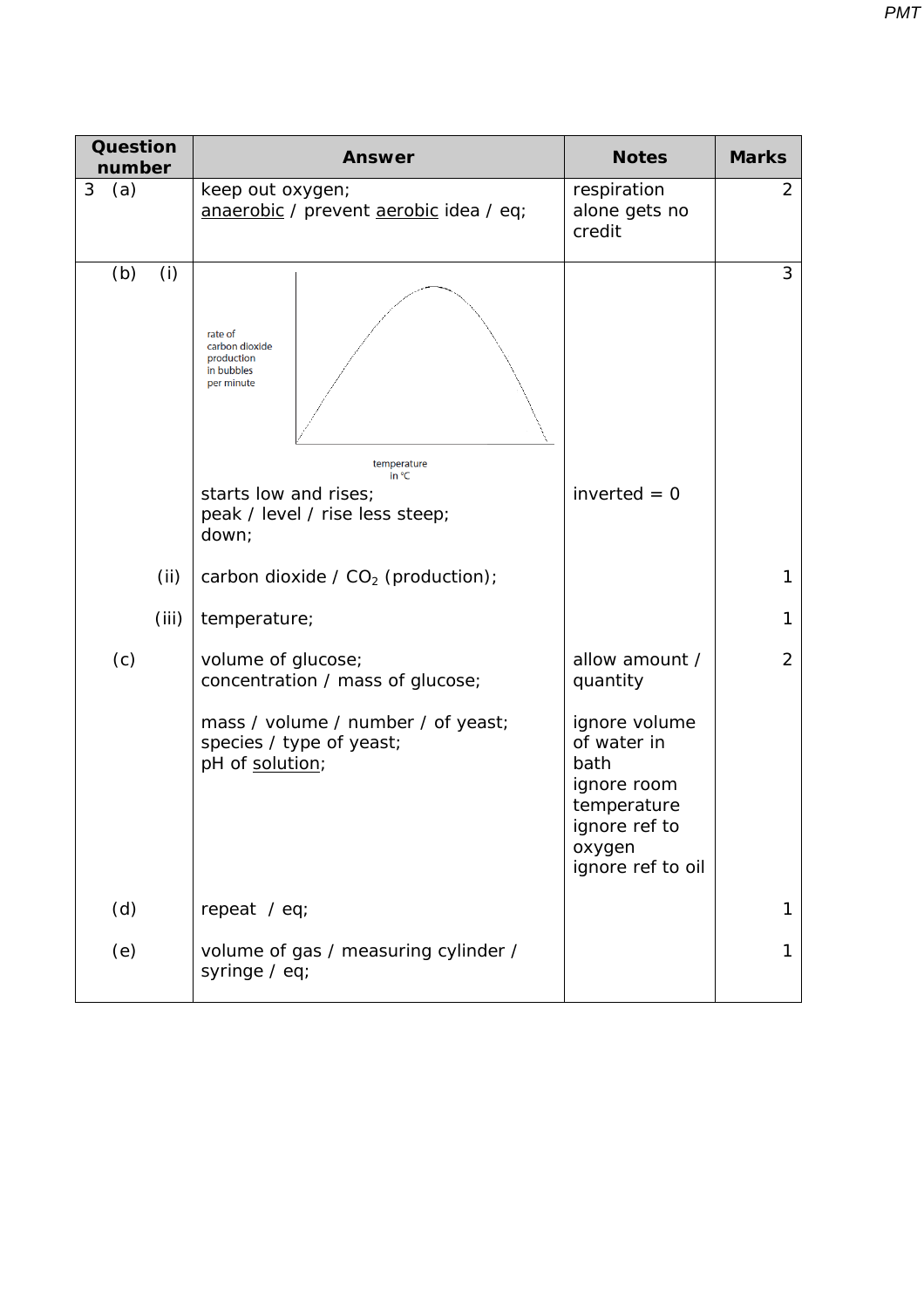| <b>Question</b><br>number | Answer                                                       | <b>Notes</b>                                                                                                                                                                                 | <b>Marks</b> |
|---------------------------|--------------------------------------------------------------|----------------------------------------------------------------------------------------------------------------------------------------------------------------------------------------------|--------------|
| 3(f)                      | glucose; $\rightarrow$ ethanol/alcohol; + carbon<br>dioxide; | ignore yeast on<br>left hand side<br>of equation but<br>reject if any<br>other<br>substance used<br>ignore energy /<br>heat<br>allow symbols<br>only if correct<br>$eg CO2 = 0$<br>$CO2 = 1$ | 3            |

#### **Total 14 marks**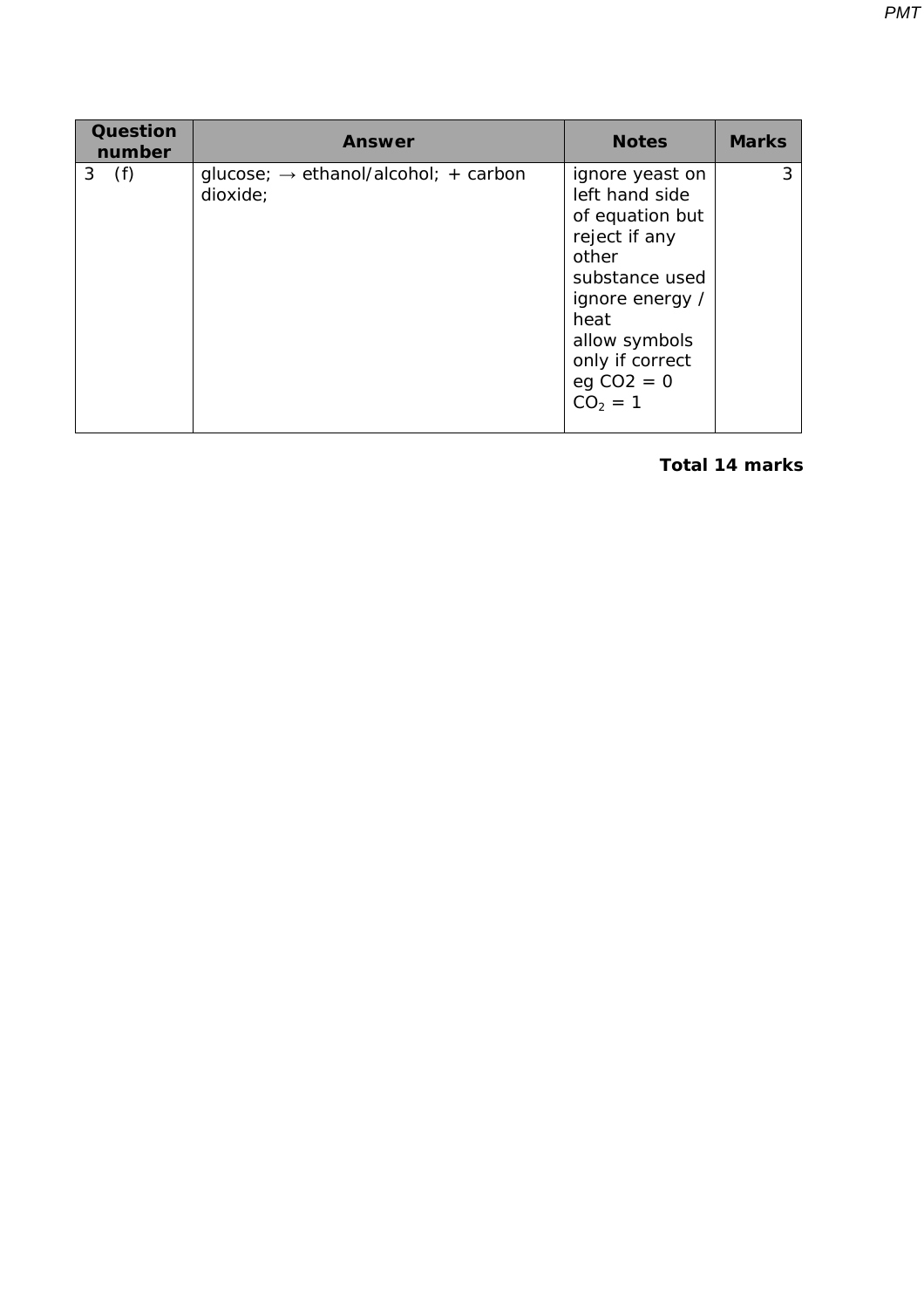| <b>Question</b><br><b>Answer</b><br>number |                                                                                  | <b>Notes</b>                              | <b>Marks</b>                             |                |
|--------------------------------------------|----------------------------------------------------------------------------------|-------------------------------------------|------------------------------------------|----------------|
| $\overline{4}$<br>(a)<br>(i)               | <b>Structure</b>                                                                 | Organ                                     |                                          | 3              |
|                                            | Spongy<br>mesophyll                                                              | leaf                                      |                                          |                |
|                                            | Alveolus                                                                         | lung(s);                                  |                                          |                |
|                                            | Nephron                                                                          | kidney(s);                                |                                          |                |
|                                            | <b>Villus</b>                                                                    | small intestine /<br>duodenum /<br>ileum; |                                          |                |
| (b)<br>(i)                                 | movement of<br>molecule;<br>high conc. to low conc. / down                       | molecules/particles/gases/named           |                                          | Max 2          |
|                                            | concentration gradient / eq;<br>passive / eq;                                    |                                           | allow along<br>concentration<br>gradient |                |
| (c)                                        | ultrafiltration / pressure;<br>glomerulus / Bowman's capsule /<br>renal capsule; |                                           | ignore filtered<br>alone                 | $\overline{2}$ |

 **Total 7 marks**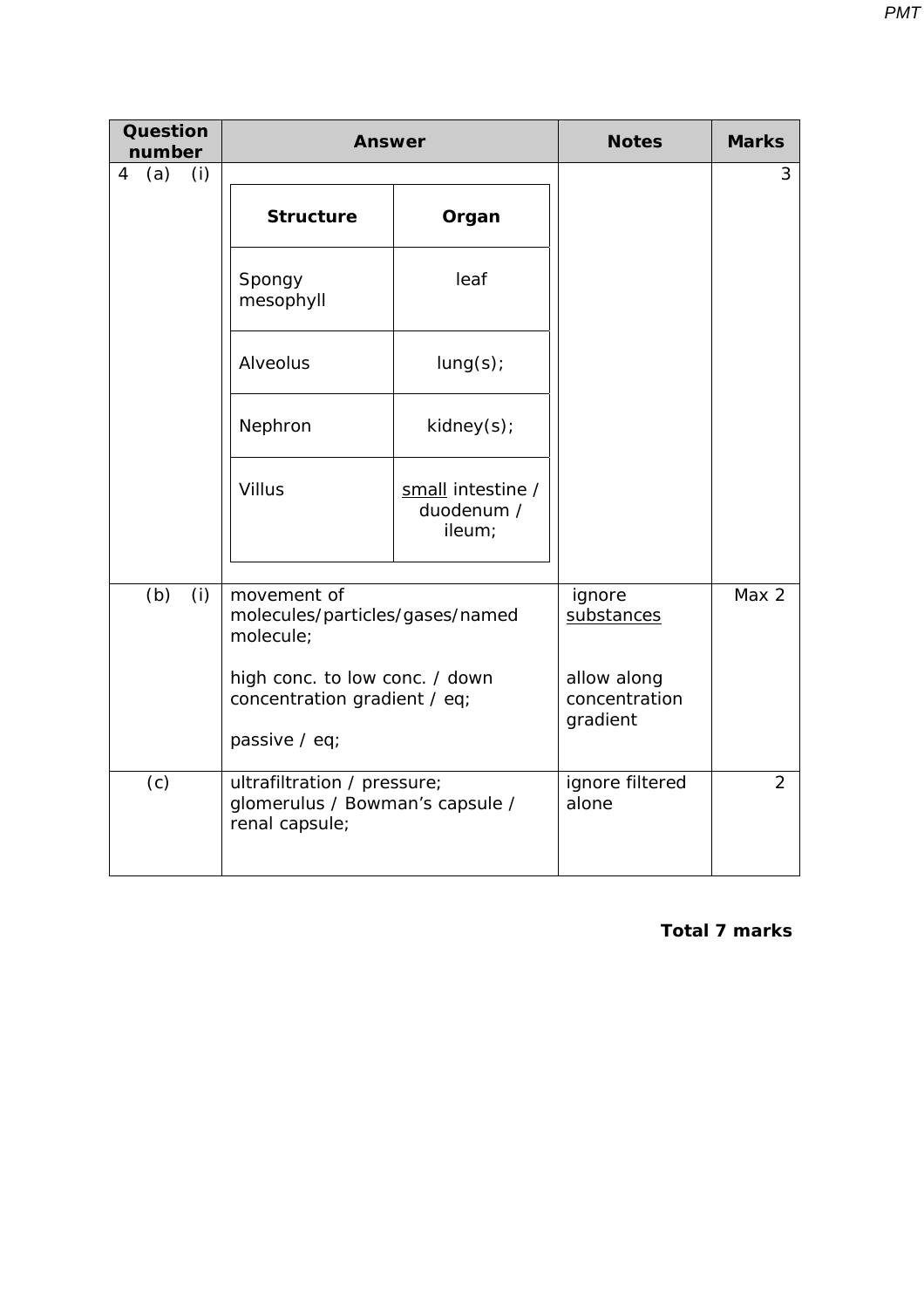| Question<br>number | <b>Answer</b>                                                                                                                                                                                                                           | <b>Notes</b>                                                                                                                                                                                                                         | <b>Marks</b>   |
|--------------------|-----------------------------------------------------------------------------------------------------------------------------------------------------------------------------------------------------------------------------------------|--------------------------------------------------------------------------------------------------------------------------------------------------------------------------------------------------------------------------------------|----------------|
| 5<br>(a)<br>(i)    | enzymes;<br>kinetic energy / more collisions /<br>molecules move faster / eq;                                                                                                                                                           | ignore reactions alone<br>ignore ref to<br>transpiration / diffusion                                                                                                                                                                 | Max 3          |
|                    | (more) photosynthesis;<br>(more) carbohydrate / glucose / eq;<br>energy / respiration;                                                                                                                                                  | ignore food                                                                                                                                                                                                                          |                |
| (ii)               | minerals / ions / salts / nutrients /<br>eq;<br>named mineral 1;<br>function of named mineral 1;<br>named mineral 2;<br>function of named mineral 2;                                                                                    | eg. nitrate (ignore<br>nitrogen) /ammonium<br>for;<br>amino acids / protein;<br>if nitrogen ignored still<br>allow function mark<br>magnesium;<br>for<br>chlorophyll/chloroplast;<br>phosphate for;<br>ATP / DNA / eq;<br>ignore NPK | Max 3          |
| (b)<br>(i)         | ladybird / eq;<br>aphid $/$ eq;                                                                                                                                                                                                         | accept any predator<br>prey eg birds eating<br>caterpillars<br>ignore 'predator' eats a<br>'pest'                                                                                                                                    | $\overline{2}$ |
| (ii)               | 1. lasts longer / no need to reapply /<br>eq;<br>2. specific / no harm to other<br>species;<br>3. no bioaccumulation /<br>no biomagnification / eq;<br>4. no resistance; ignore immunity<br>5. no harm/affect to food chain(s) /<br>eq; | accept converse<br>answers that refer to<br>chemical pesticide<br>ignore ref to<br>eutrophication<br>ignore pollution / harm<br>to habitat / eq<br>ignore cost<br>ignore ref to not<br>harming crops/safer<br>for humans             | 3              |

**Total 11 marks**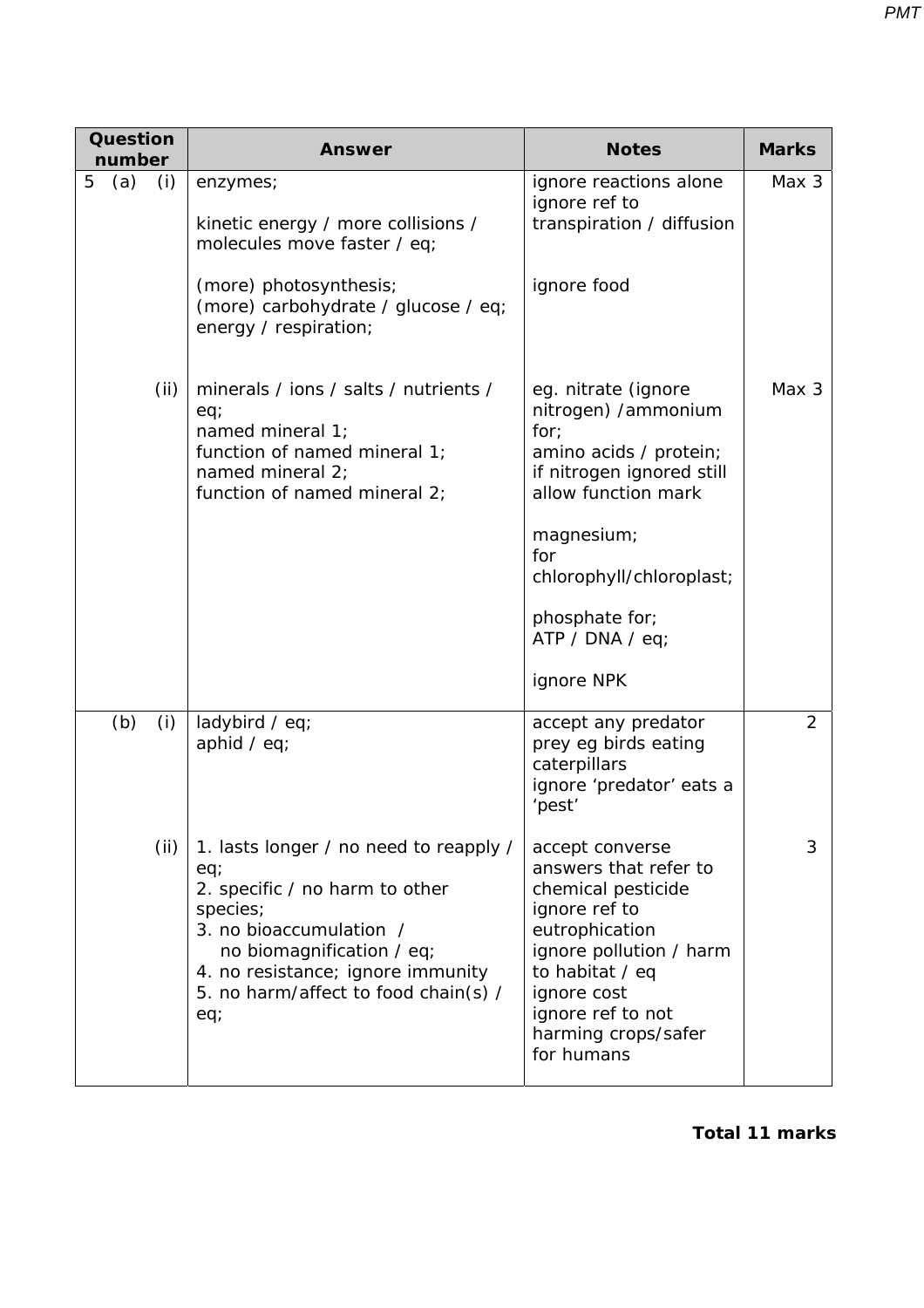| Question |        |       | Answer                                                                                                                                                                                                                                                                                                   | <b>Notes</b>                               | <b>Marks</b> |
|----------|--------|-------|----------------------------------------------------------------------------------------------------------------------------------------------------------------------------------------------------------------------------------------------------------------------------------------------------------|--------------------------------------------|--------------|
|          | number |       |                                                                                                                                                                                                                                                                                                          |                                            |              |
| 6        | (a)    | (i)   | respiration / energy;                                                                                                                                                                                                                                                                                    |                                            |              |
|          |        | (ii)  | active transport / active uptake;<br>low to high conc. / against conc.<br>gradient / $eq$ ;                                                                                                                                                                                                              | ignore across<br>concentration<br>gradient |              |
|          |        | (iii) | chlorophyll / chloroplasts;<br>photosynthesis / absorb light / eq;                                                                                                                                                                                                                                       |                                            | 2            |
|          | (b)    |       | 1. variation (in Ash borers) / eq;<br>2. mutation / mutate(s) / mutated;<br>3. not eaten / not attacked / avoided<br>/ eq;<br>4. survive(s) / survival / survived;<br>5. reproduce / breed / mated /<br>multiply $/$ eq;<br>6. pass on gene(s) / allele(s) / eq;<br>7. process continues over time / eq; |                                            | Max 4        |
|          |        |       |                                                                                                                                                                                                                                                                                                          |                                            |              |

#### **Total 9 marks**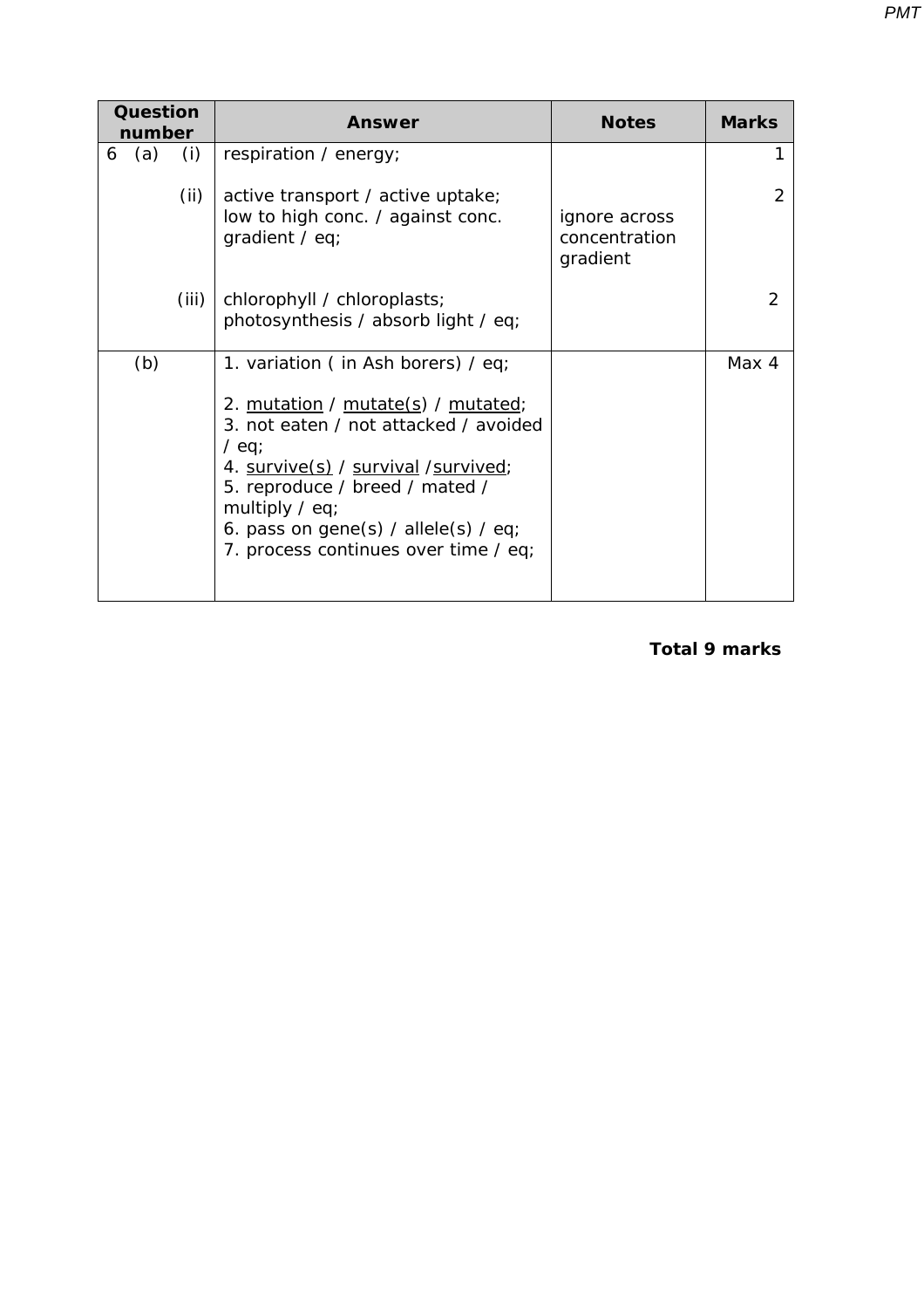| <b>Question</b><br>number    |                                 | <b>Answer</b> |       |       | <b>Notes</b>                                                                                                                                                                                          | <b>Marks</b> |
|------------------------------|---------------------------------|---------------|-------|-------|-------------------------------------------------------------------------------------------------------------------------------------------------------------------------------------------------------|--------------|
| 7 <sup>7</sup><br>(a)<br>(i) | parents:                        | Aa            |       | Aa;   | allow parent,<br>gamete and                                                                                                                                                                           | 4            |
|                              | gametes:<br>a <sub>i</sub>      | A             | a     | A     | offspring marks<br>in Punnett<br>square                                                                                                                                                               |              |
|                              | offspring:<br>aa;               | AA            | Aa    | Aa    | if parent<br>genotypes<br>wrong allow ecf<br>to max of 3 for                                                                                                                                          |              |
|                              | phenotypes:<br>average;         | short         | short | short | gametes,<br>offspring and<br>phenotypes                                                                                                                                                               |              |
|                              |                                 |               |       |       | allow if other<br>symbols used                                                                                                                                                                        |              |
|                              |                                 |               |       |       | allow other<br>terms for short<br>and average eg<br>achondroplasia<br>and tall                                                                                                                        |              |
|                              |                                 |               |       |       | only give<br>phenotype<br>mark if it is<br>clear that<br>candidate<br>knows there<br>are three short<br>and one<br>average<br>a statement<br>that the<br>phenotypes are<br>short and<br>average $= 0$ |              |
| (b)                          | 1/4 / 25% / 0.25 / 1 in 4 / eq; |               |       |       | ecf                                                                                                                                                                                                   | 1            |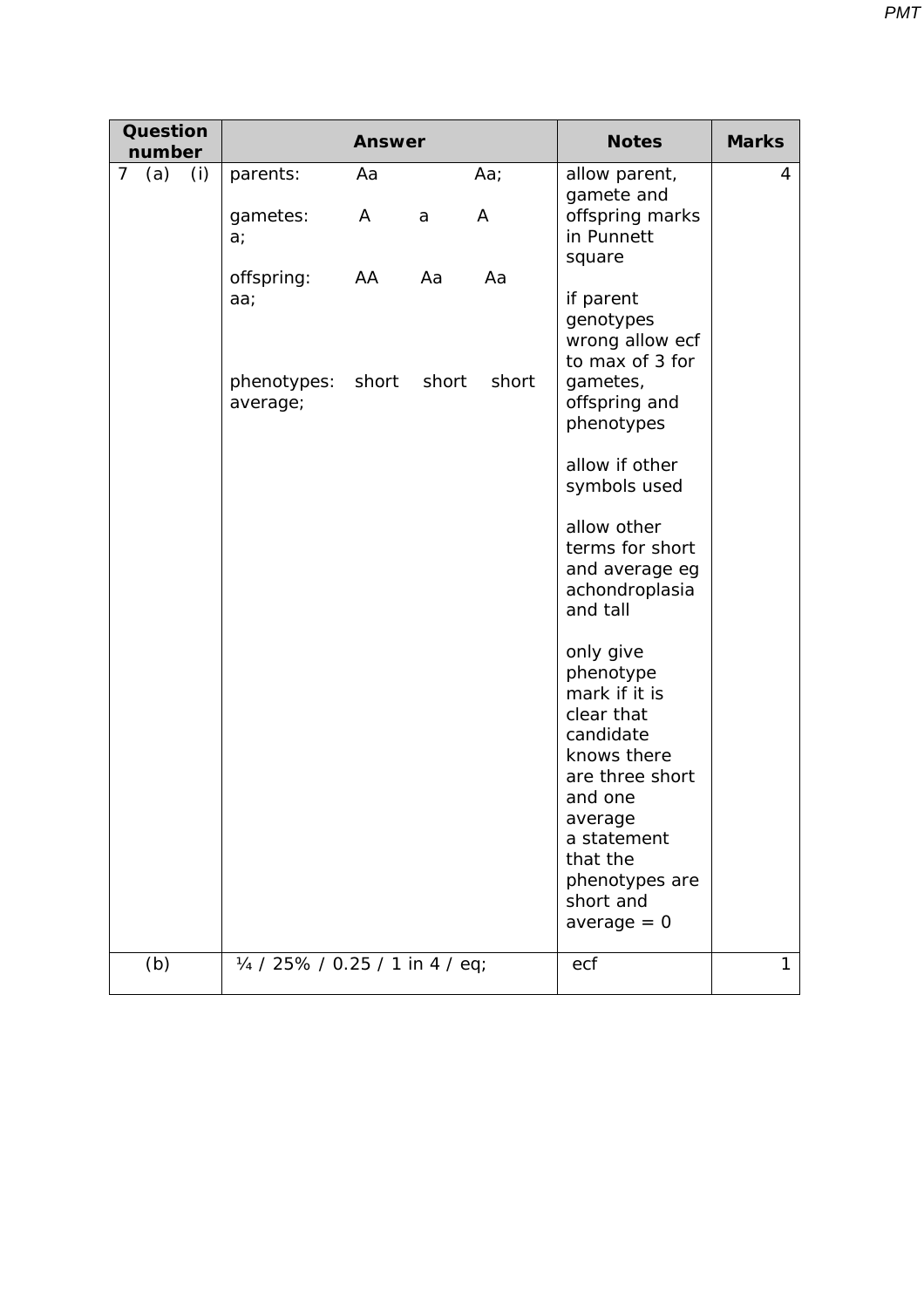| Question<br>number |            | Answer                                                                                                                                                                            | <b>Notes</b>                                                                              | <b>Marks</b>     |
|--------------------|------------|-----------------------------------------------------------------------------------------------------------------------------------------------------------------------------------|-------------------------------------------------------------------------------------------|------------------|
| 7 <sup>7</sup>     | (c)<br>(i) | always / in heterozygote / in both<br>heterozygote and homozygote / eq;<br>expressed / seen / shown /<br>determines characteristic / develops<br>the trait / (in phenotype) / eq; | ignore stronger<br>/ overpowers /<br>masks                                                | Max <sub>2</sub> |
|                    | (ii)       | 1. those with achondroplasia less<br>likely to<br>have children / reproduce / eq;<br>2. allele is rare $/$ eq;<br>3. selective advantage for aa / eq;                             | allow<br>converse for all<br>points<br>allow health<br>implications for<br>achondroplasia | Max $2$          |

**Total 9 marks**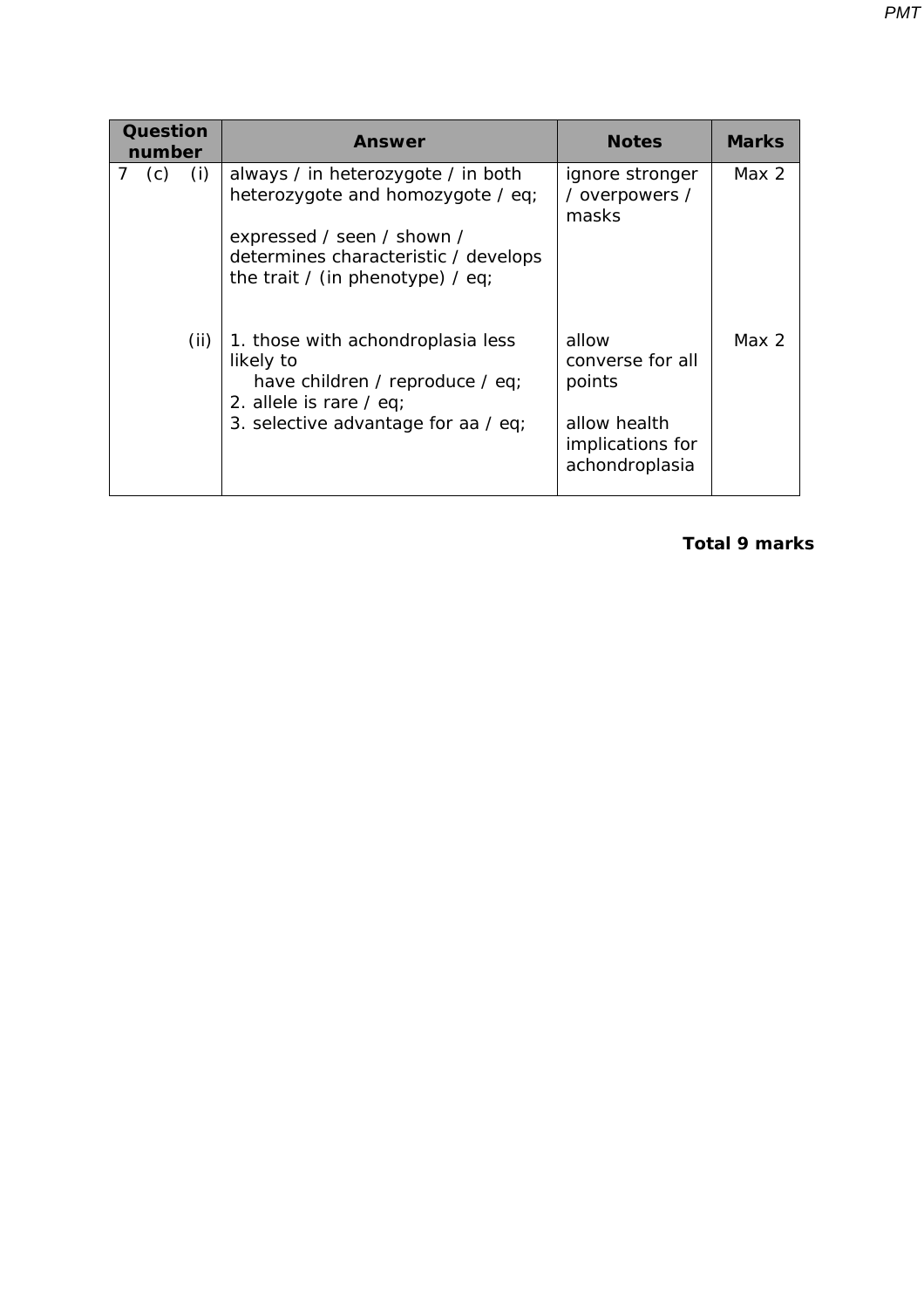| Question<br>number | <b>Answer</b>                                                                                                                                                                                                                                       | <b>Notes</b>                                                               | <b>Marks</b> |
|--------------------|-----------------------------------------------------------------------------------------------------------------------------------------------------------------------------------------------------------------------------------------------------|----------------------------------------------------------------------------|--------------|
| 8<br>(a)           | S<br>scale linear and at least half<br>grid;<br>L.<br>lines neat and through points;<br>A1<br>axes correct way round;<br>A2<br>axes labelled temperature and<br>midpoint/period/year;<br>U<br>$^{\circ}C$<br>P<br>1795 and 1995 plotted<br>correct; | annotate using<br>the letters<br>provided<br>extrapolation<br>loses P mark | 6            |
| (b)                | 1695-1720;                                                                                                                                                                                                                                          |                                                                            | 1            |
| (c)<br>(i)         | water vapour / carbon dioxide /<br>nitrous oxide / methane / CFCs /<br>ozone;                                                                                                                                                                       | allow any oxide<br>of nitrogen                                             | 1            |
| (ii)               | traps heat /<br>reflects infra red / reflects long wave<br>radiation / contributes to global<br>warming / eq;                                                                                                                                       | ignore<br>contributes to<br>greenhouse<br>effect                           | 1            |
| (iii)              | 1. burning / combustion / eq;<br>2. fossil fuels / coal / oil / gas;<br>3. cars / planes / factories / trains /<br>power stations / eq;<br>4. cattle farming / rice farming;<br>5. deforestation;<br>6. fridges / aerosols (CFCs);                  | ignore petrol                                                              | 3            |

**Total 12 marks**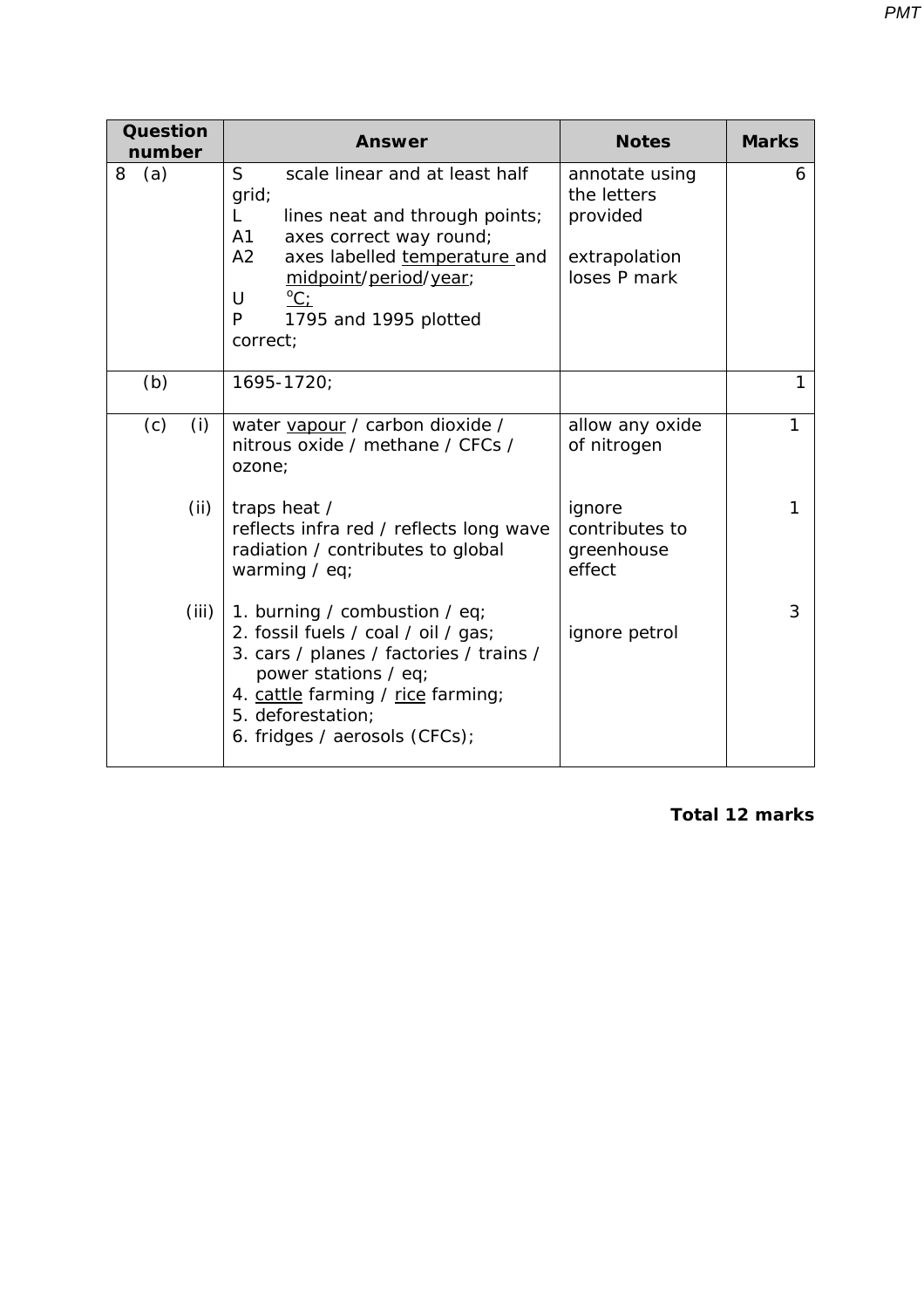| <b>Question</b><br>number |                                                        | <b>Answer</b>                                                                                                                                                                                                                         |                                                                                          | <b>Notes</b>                                                                                        | <b>Marks</b>   |
|---------------------------|--------------------------------------------------------|---------------------------------------------------------------------------------------------------------------------------------------------------------------------------------------------------------------------------------------|------------------------------------------------------------------------------------------|-----------------------------------------------------------------------------------------------------|----------------|
| (a)<br>9                  | runners / corms / bulbs / tubers /<br>rhizomes;        |                                                                                                                                                                                                                                       |                                                                                          | ignore cuttings /<br>cloning /<br>vegetative<br>propagation<br>/micropropagation<br>/tissue culture | 1              |
| (b)                       | Feature<br>male<br>gametes<br>site of<br>fertilisation | Sexual<br>reproduction<br>in plants<br>(pollen<br>nucleus)<br>ovule;                                                                                                                                                                  | Sexual<br>reproduction<br>in animals<br>sperm;<br>oviduct /<br>fallopian<br>tube $/$ eq; |                                                                                                     | 3              |
| (c)                       | difference;<br>swim easier / eq<br>eq;                 | 1. indication of number and size<br>eg .more sperm + smaller / less eggs +<br>larger / more sperm + larger egg / less<br>eggs + smaller sperm<br>2. sperm: better chance of fertilisation /<br>egg: more cytoplasm / more nutrition / |                                                                                          |                                                                                                     | $\overline{2}$ |

**Total 6 marks**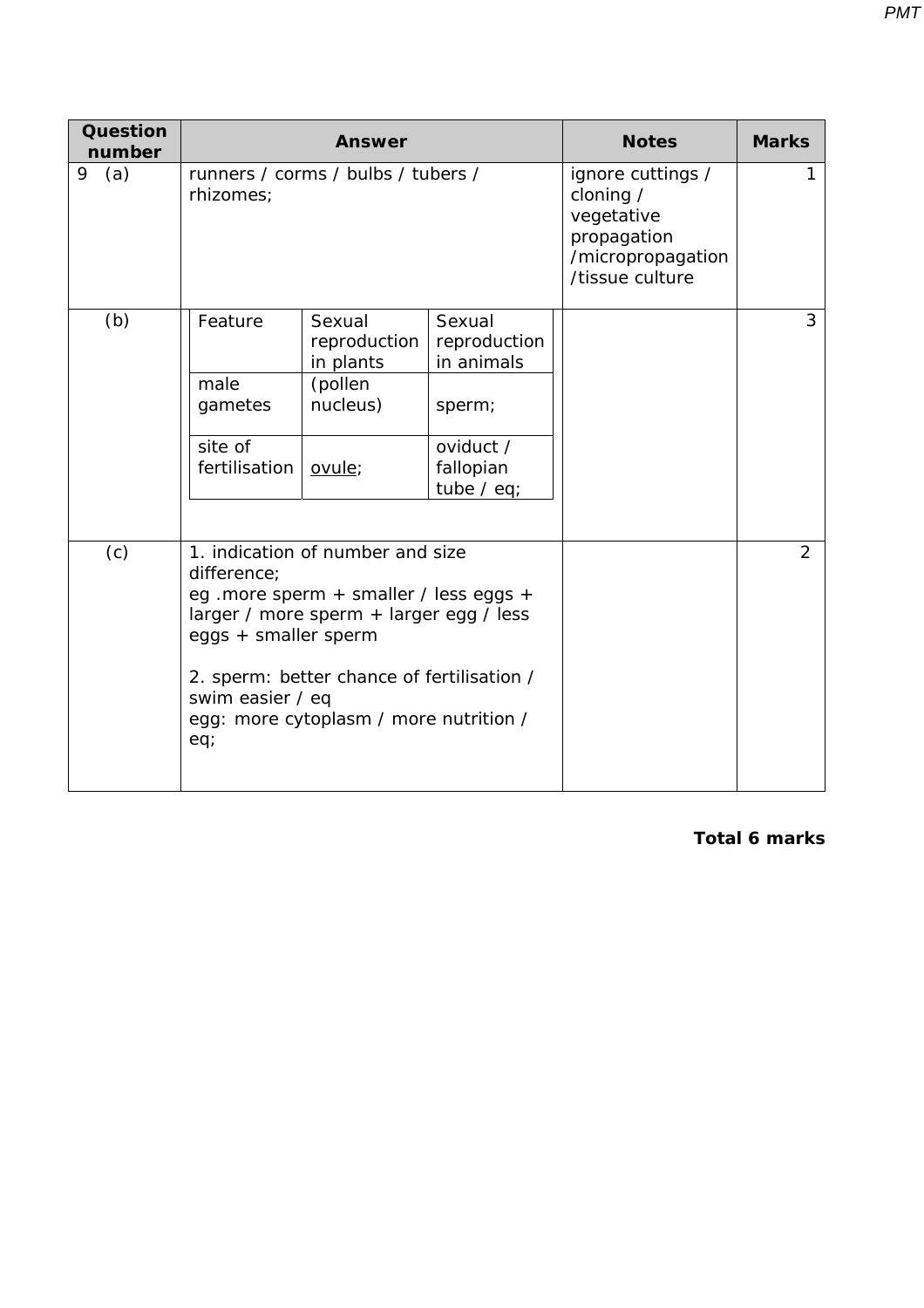| <b>Question</b><br>number | Answer                                                                                                                        | <b>Notes</b>                                                                                                                                                                                                                               | <b>Marks</b>   |
|---------------------------|-------------------------------------------------------------------------------------------------------------------------------|--------------------------------------------------------------------------------------------------------------------------------------------------------------------------------------------------------------------------------------------|----------------|
| (a)<br>10                 | stomata / guard cells;<br>spongy (mesophyll) / spongy<br>(layer) / air spaces / eq;<br>moist;<br>thin;<br>large surface area; | ignore wide and flat                                                                                                                                                                                                                       | Max 3          |
| (b)                       | $6CO_2 + 6H_2O \rightarrow C_6H_{12}O_6 + 6O_2$ ;<br>$CO_2 + H_2O \rightarrow C_6H_{12}O_6 + O_2 = 1$                         | allow one mark for<br>correct equation and<br>correct formula and a<br>second mark for correct<br>balance<br>formula wrong $= 0$<br>eg. $CO2$ = wrong but<br>$CO2 = correct$<br>reject word equation<br>ignore<br>light/chlorophyll/energy | $\overline{2}$ |
| (c)<br>(i)                | dark for 12 hours plus;                                                                                                       |                                                                                                                                                                                                                                            | 1              |
| (ii)                      | keep in dark / no light / cover leaf<br>surface / eq;                                                                         |                                                                                                                                                                                                                                            | 1              |
| (iii)                     | boil/heat/warm in ethanol/alcohol;<br>safety: water bath / no flame / eq;<br>iodine:                                          | tube of ethanol in water<br>$bath = 2$                                                                                                                                                                                                     | 3              |
|                           | blue black / eq;                                                                                                              | ignore tongs / gloves etc<br>allow black / dark black<br>/ dark blue / blue                                                                                                                                                                |                |

**Total 10 marks**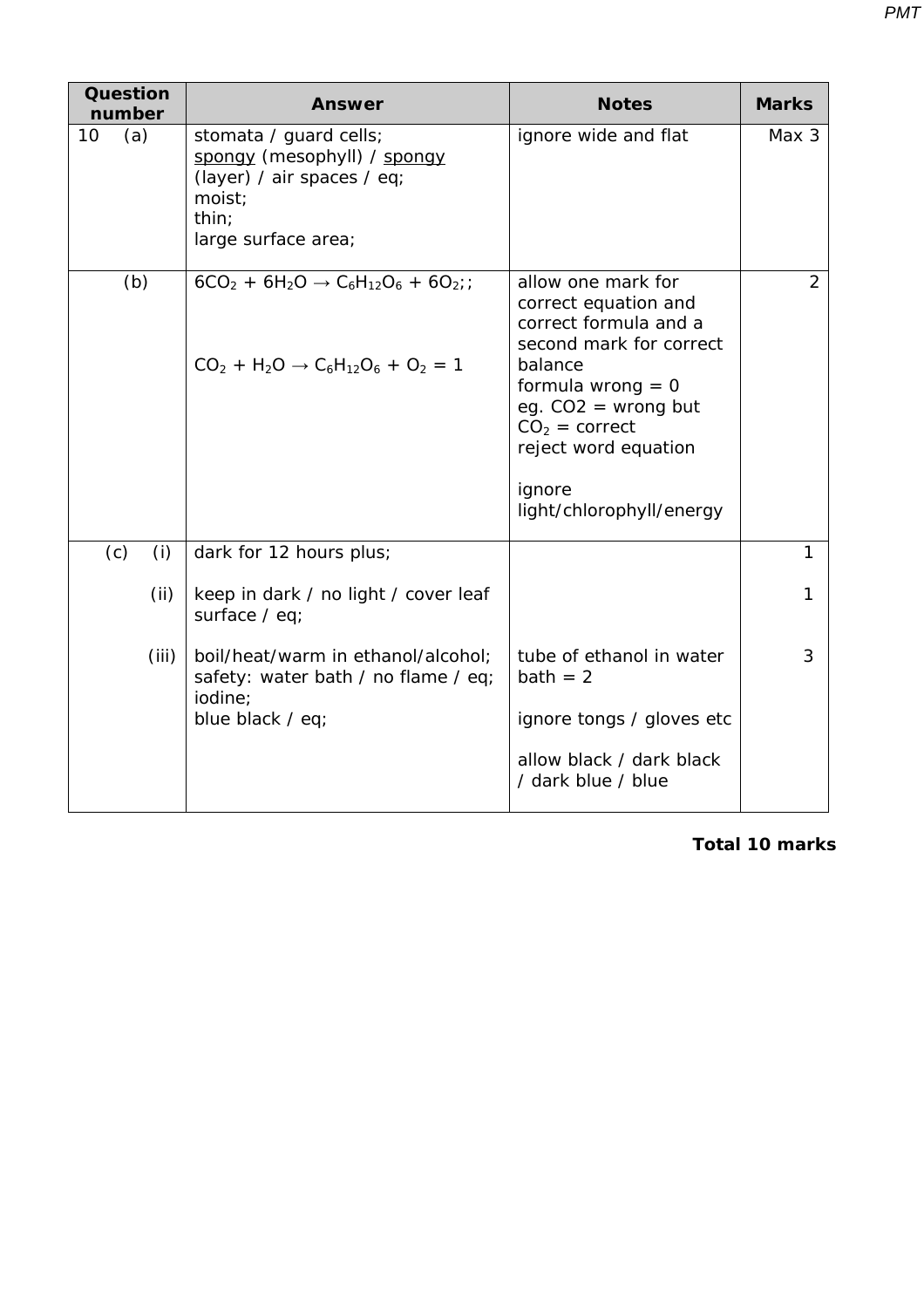| <b>Question</b><br>number | <b>Answer</b>                                                                                                                                                                                                                                      |                                                                                              | <b>Notes</b>                                                                                              | <b>Marks</b>   |
|---------------------------|----------------------------------------------------------------------------------------------------------------------------------------------------------------------------------------------------------------------------------------------------|----------------------------------------------------------------------------------------------|-----------------------------------------------------------------------------------------------------------|----------------|
| 11<br>(a)<br>(i)          | $(-)10.62 / (-)10.6$ ;<br>working however used                                                                                                                                                                                                     | allow one mark for 9.76 or 1.16 in                                                           | ignore minus<br>sign<br>ignore additional<br>decimal places                                               | $\overline{2}$ |
| (ii)                      | idea of less oxygen /eq;<br>(less) respiration / energy;<br>low yield / less growth / smaller fish / eq;                                                                                                                                           |                                                                                              | ignore idea of<br>high oxygen<br>needed for<br>growth<br>ignore death<br>ignore number                    | Max 2          |
| (b)                       | <b>Method</b>                                                                                                                                                                                                                                      | How method                                                                                   |                                                                                                           | 3              |
|                           |                                                                                                                                                                                                                                                    | increases fish<br>production                                                                 |                                                                                                           |                |
|                           | adding<br>antibiotics to<br>the water                                                                                                                                                                                                              | control disease / kill<br>bacteria / parasites /<br>pathogens / eq;                          |                                                                                                           |                |
|                           | using nets to<br>cover tanks                                                                                                                                                                                                                       | protect fish being<br>eaten by predators /<br>named predator /<br>prevent escape;            |                                                                                                           |                |
|                           | feeding small<br>quantities of<br>food<br>frequently                                                                                                                                                                                               | all eaten / no waste /<br>no decay / less<br>eutrophication / less<br>bacterial growth / eq; | ignore<br>competition<br>ignore ref to<br>energy /<br>nutrients ignore<br>overfeeding<br>ignore pollution |                |
| (c)                       | digested / broken down;<br>amino acids / (poly) peptides;<br>stomach;<br>protease / named protease enzyme<br>(ONCE);<br>HCl / acid / low pH / eq;<br>small intestine / duodenum / ileum;<br>bile / neutralise /alkaline / eq;<br>optimum pH (ONCE) |                                                                                              | ignore<br>pepsinogen /<br>trypsinogen<br>accept name of<br>enzyme if in<br>incorrect part of<br>gut       | Max 5          |

**Total 12 marks**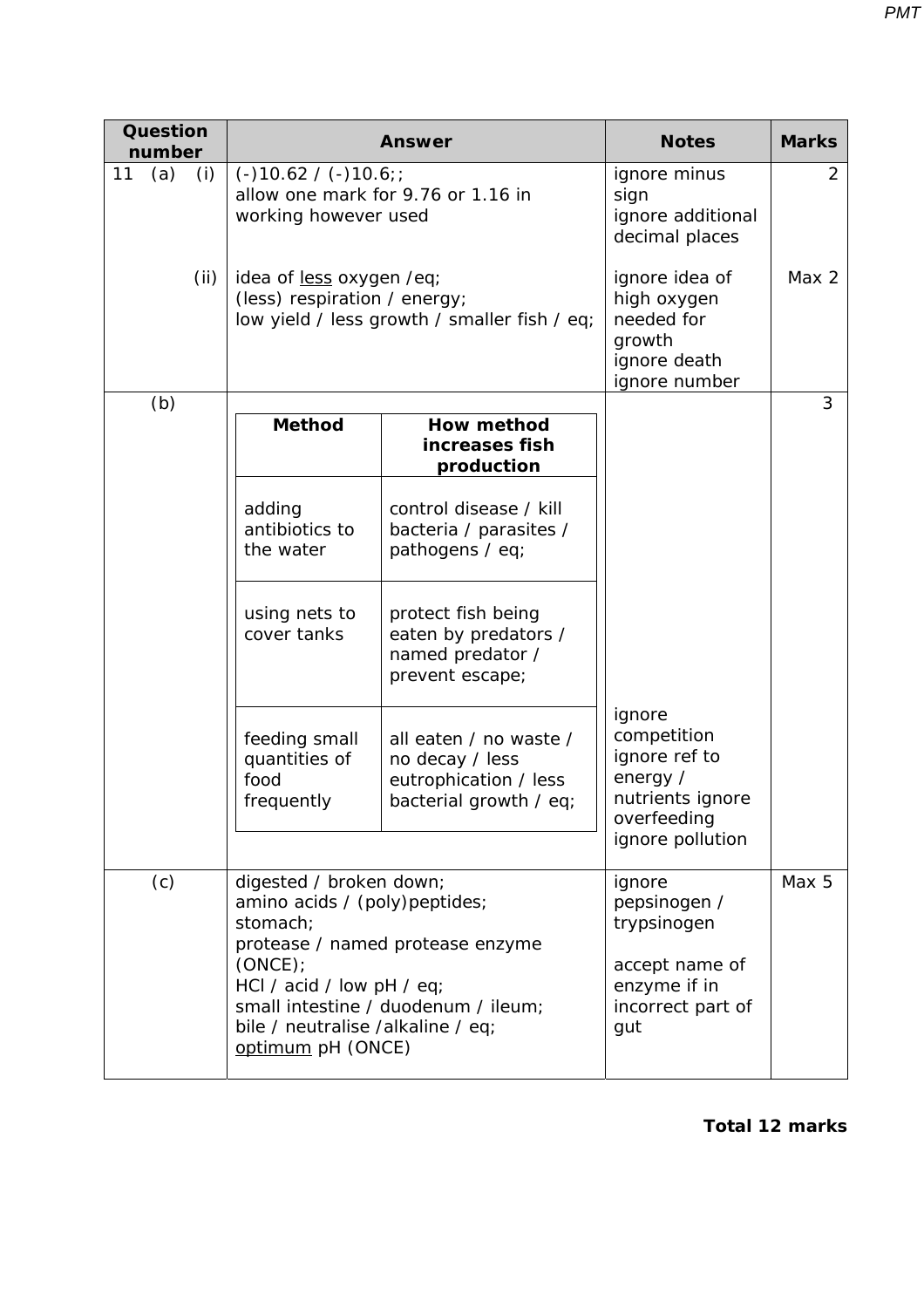| <b>Question</b><br>number | <b>Answer</b>                                                                                                                                                                                                                      | <b>Notes</b>                                                                                                                                               | <b>Marks</b> |
|---------------------------|------------------------------------------------------------------------------------------------------------------------------------------------------------------------------------------------------------------------------------|------------------------------------------------------------------------------------------------------------------------------------------------------------|--------------|
| 12<br>(a)<br>(i)<br>(ii)  | hypothalamus / pituitary;<br>1. collecting duct;<br>2. more permeable / eq;<br>3. (more) water (re)absorbed (into blood)<br>blood more dilute / eq;<br>4. osmosis;<br>5. urine concentrated / less water in urine<br>/ less urine; | 1. ignore<br>nephron<br>2. ignore<br>changes<br>permeability<br>3. allow water<br>potential<br>concept if used<br>correctly                                | 3            |
| (b)                       | 1. fast(er) (versus slow(er));<br>2. electrical/impulse (versus chemical);<br>3. neurones (versus blood);<br>4. short(er) lasting (versus long(er)<br>lasting);<br>5. target cells (versus all around body);                       | nervous /<br>hormone point<br>$alone = accept$<br>'it' is faster -<br>assume nerves<br>discussed<br>allow two<br>ways if in<br>same<br>numbered<br>section | Max 2        |
| (c)                       | light all around:<br>straight and taller<br>than start;<br>light from side:<br>grows towards light;<br>darkness:<br>straight and taller<br>than light all<br>around after two<br>days;                                             |                                                                                                                                                            | 3            |
| (d)                       | down / positively geotropic / toward<br>gravity $/$ eq;<br>anchor / hold plant / stability / eq;<br>(obtain) water / mineral ions / nutrients /<br>eq;                                                                             |                                                                                                                                                            | 3            |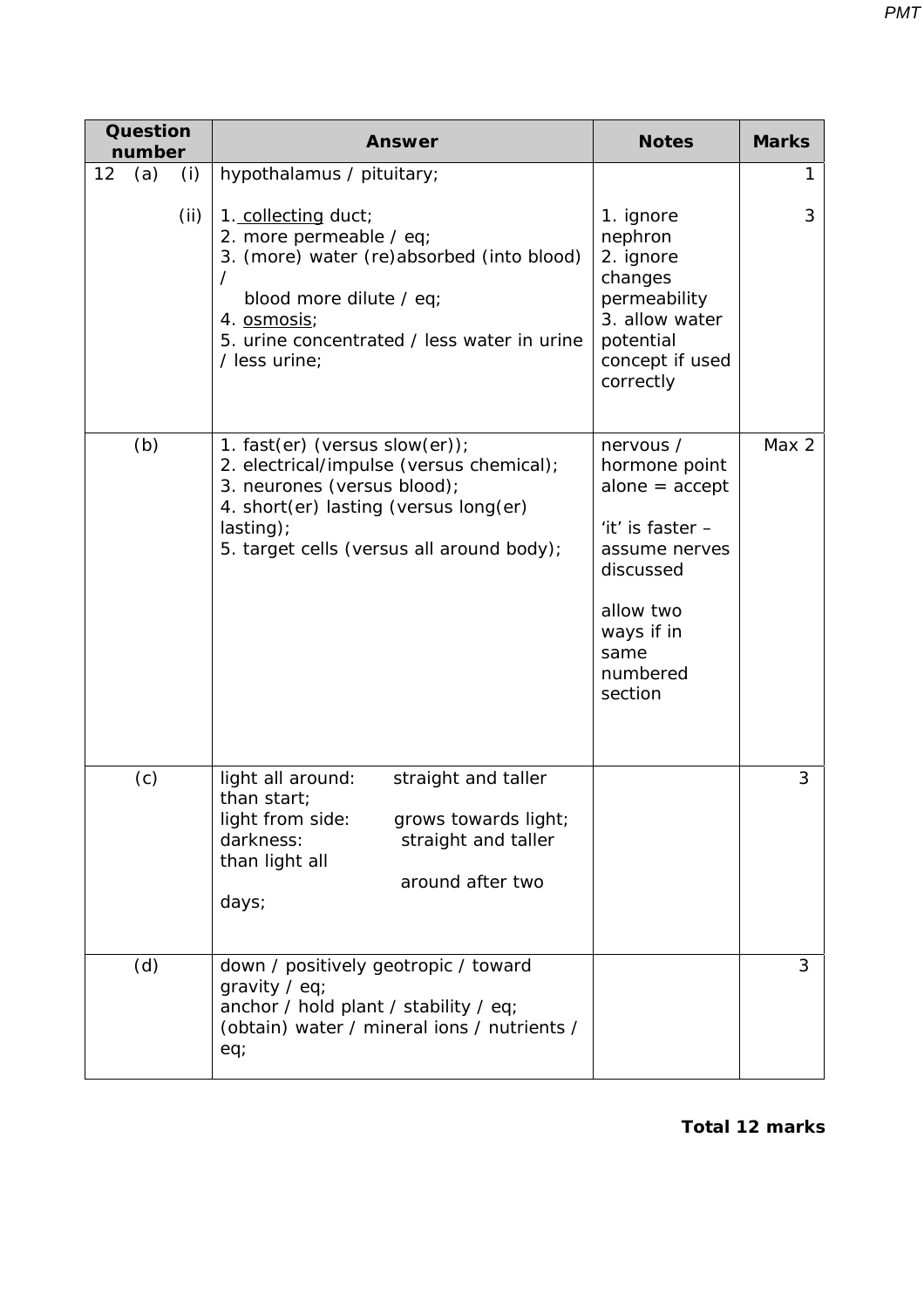| Question<br>number | <b>Answer</b>  |                                                  | <b>Notes</b>                                                   | <b>Marks</b> |
|--------------------|----------------|--------------------------------------------------|----------------------------------------------------------------|--------------|
| 13                 | $\mathsf{C}$   | indoors / outdoors / eq;                         |                                                                | Max 6        |
|                    | O<br>breed /   | same species / size / age /<br>gender / eq;      |                                                                |              |
|                    | R              | repeats / groups / lots /<br>some chickens / eq; | eg. 2 inside and 2<br>outside                                  |              |
|                    | M1             | mass / length / eq ;                             | allow if at start or<br>at end                                 |              |
|                    | M2             | time period stated;                              | at least one day                                               |              |
|                    | S1             | one variable controlled;                         | eg. mass of food /<br>same food / area /<br>water / light / eq |              |
|                    | S <sub>2</sub> | another variable controlled;                     | ignore temperature<br>ignore environment                       |              |

#### **Total 6 marks**

## **PAPER TOTAL: 120 MARKS**